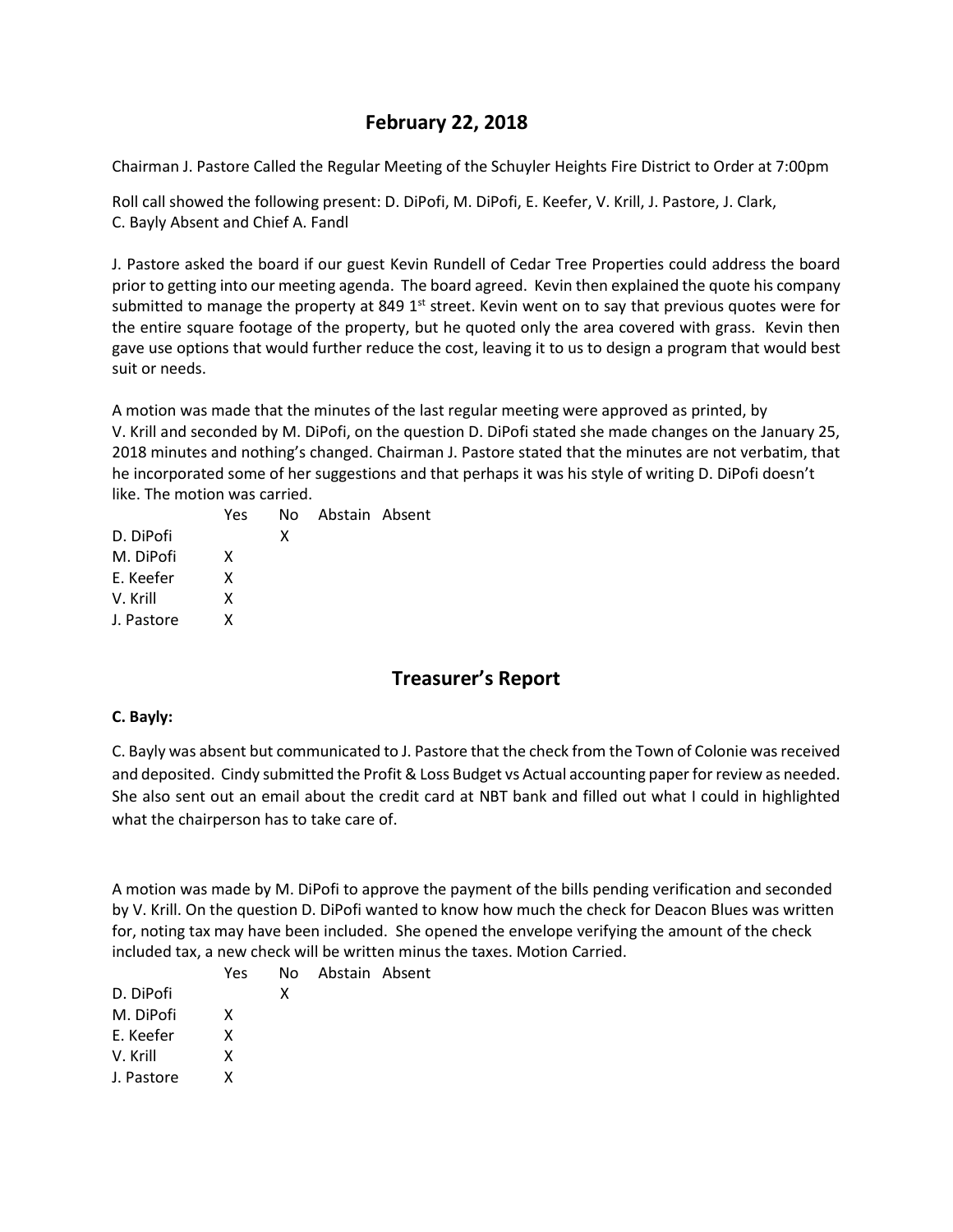D. DiPofi made a motion to go into executive session on a personnel matter seconded by M. DiPofi at 7:35pm carried.

|            | <b>Yes</b> | No. | Abstain Absent |  |
|------------|------------|-----|----------------|--|
| D. DiPofi  | x          |     |                |  |
| M. DiPofi  | x          |     |                |  |
| E. Keefer  | x          |     |                |  |
| V. Krill   | x          |     |                |  |
| J. Pastore | x          |     |                |  |
|            |            |     |                |  |

V. Krill made a motion to exit executive session seconded by M. DiPofi at 8:30pm carried.

|            | <b>Yes</b> | No. | Abstain Absent |  |
|------------|------------|-----|----------------|--|
| D. DiPofi  | x          |     |                |  |
| M. DiPofi  | x          |     |                |  |
| E. Keefer  | x          |     |                |  |
| V. Krill   | x          |     |                |  |
| J. Pastore | x          |     |                |  |
|            |            |     |                |  |

## **OLD BUSINESS**

#### **Credit Card:**

Everyone has a copy of the credit card application from NBT bank and they would like us to try pick his specified due date for payment. A Motion by D. DiPofi to the table the application until our treasurer is here was seconded by no one. A Motion was then made by V. Krill to start the application and change the due date if needed and seconded by E. Keefer. On the question M. DiPofi asked why not change the due date on the credit card, at which J. Clark stated we could change it in the future, Motion Carried.

|            | Yes | No Abstain Absent |  |
|------------|-----|-------------------|--|
| D. DiPofi  |     | x                 |  |
| M. DiPofi  | x   |                   |  |
| E. Keefer  | x   |                   |  |
| V. Krill   | x   |                   |  |
| J. Pastore |     |                   |  |
|            |     |                   |  |

The shower and dishwasher are an ongoing process.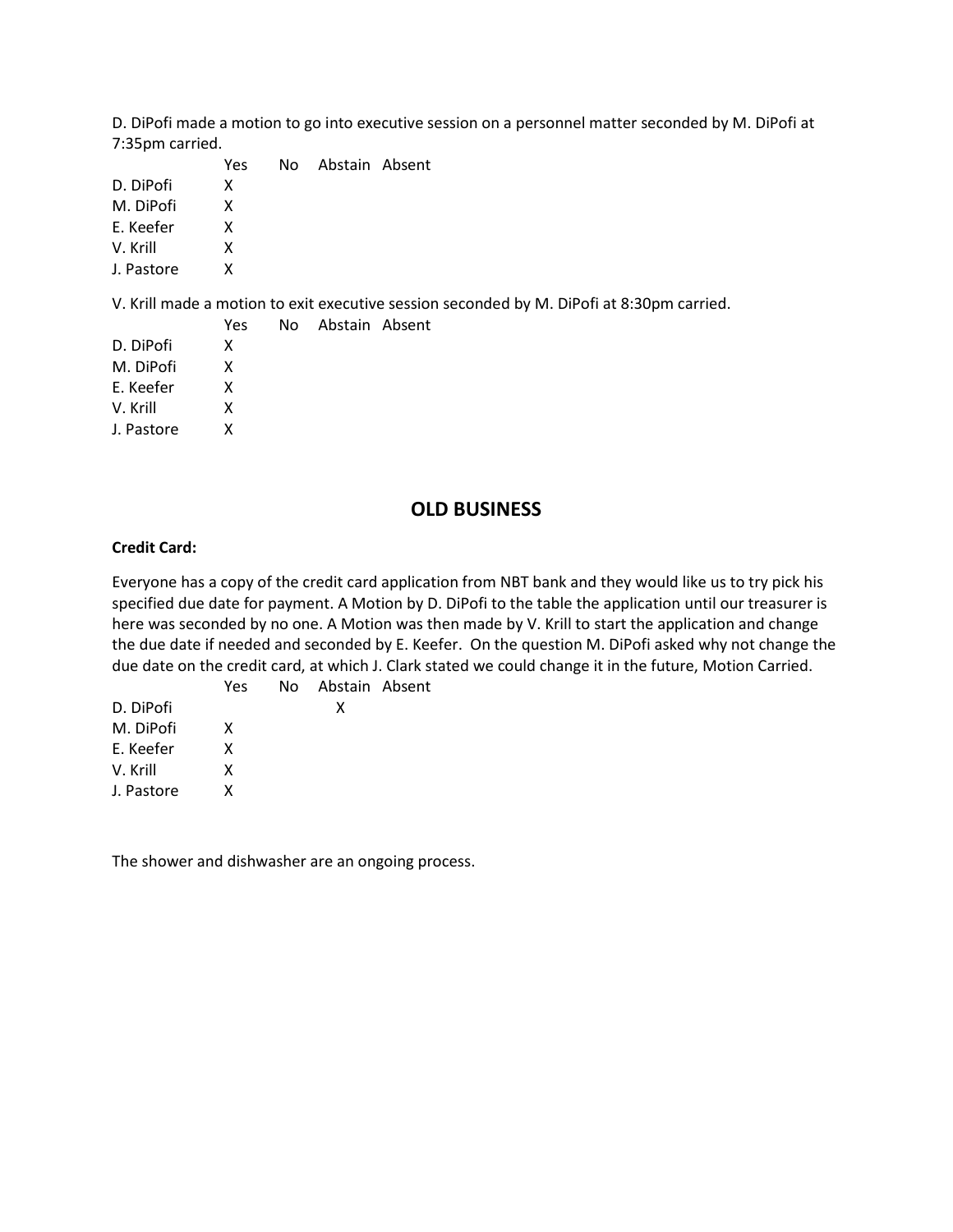### **PROJECT**

#### **849 1st Street Watervliet, NY 12189**

We received an email from Richard Campagnola about and TDE refund of \$2009.50. Email will be filed with the minutes.

A motion was made by J. Pastore to fill out the paperwork and send it in seconded by V. Krill and carried. Yes No Abstain Absent

| χ |
|---|
| χ |
| χ |
| χ |
| χ |
|   |

## **NEW BUSINESS**

A letter from David Markes to the president and cc: to the fire district stating he is resigning from active membership of the Schuyler Heights Fire Company. He surrendered his fire gear and key to the building.

An email was sent out to the commissioners about the LOSAP calculations that they need to be checked and signed off so we can hang them on the board, starting the 30-day membership review. J. Clark stated we only need 3 signatures to post on the board for review of membership. Commissioner D. DiPofi then signed the document which now has the signatures of all the commissioners.

J. Pastore discussed the Commissioners Conference at Turning Stone. D. DiPofi wanted to know if she was included in the rooms that were reserved. After a discussion it didn't appear that she was. Therefore, prompting her to ask why she wasn't included. A lengthy discussion followed and phone a call was made to verify if she had a room. There was no reservation listed foe D. DiPofi.

M. DiPofi stated due to the continued bickering regarding his signing of the checks he no longer will sign them. He then requested his name be withdrawn from the signature card. M. DiPofi made a motion that the Chairperson handle the responsibility and be put on the signature card seconded by V. Krill and carried.

|            | Yes. | No. | Abstain Absent |  |
|------------|------|-----|----------------|--|
| D. DiPofi  | x    |     |                |  |
| M. DiPofi  | x    |     |                |  |
| E. Keefer  | x    |     |                |  |
| V. Krill   | x    |     |                |  |
| J. Pastore | x    |     |                |  |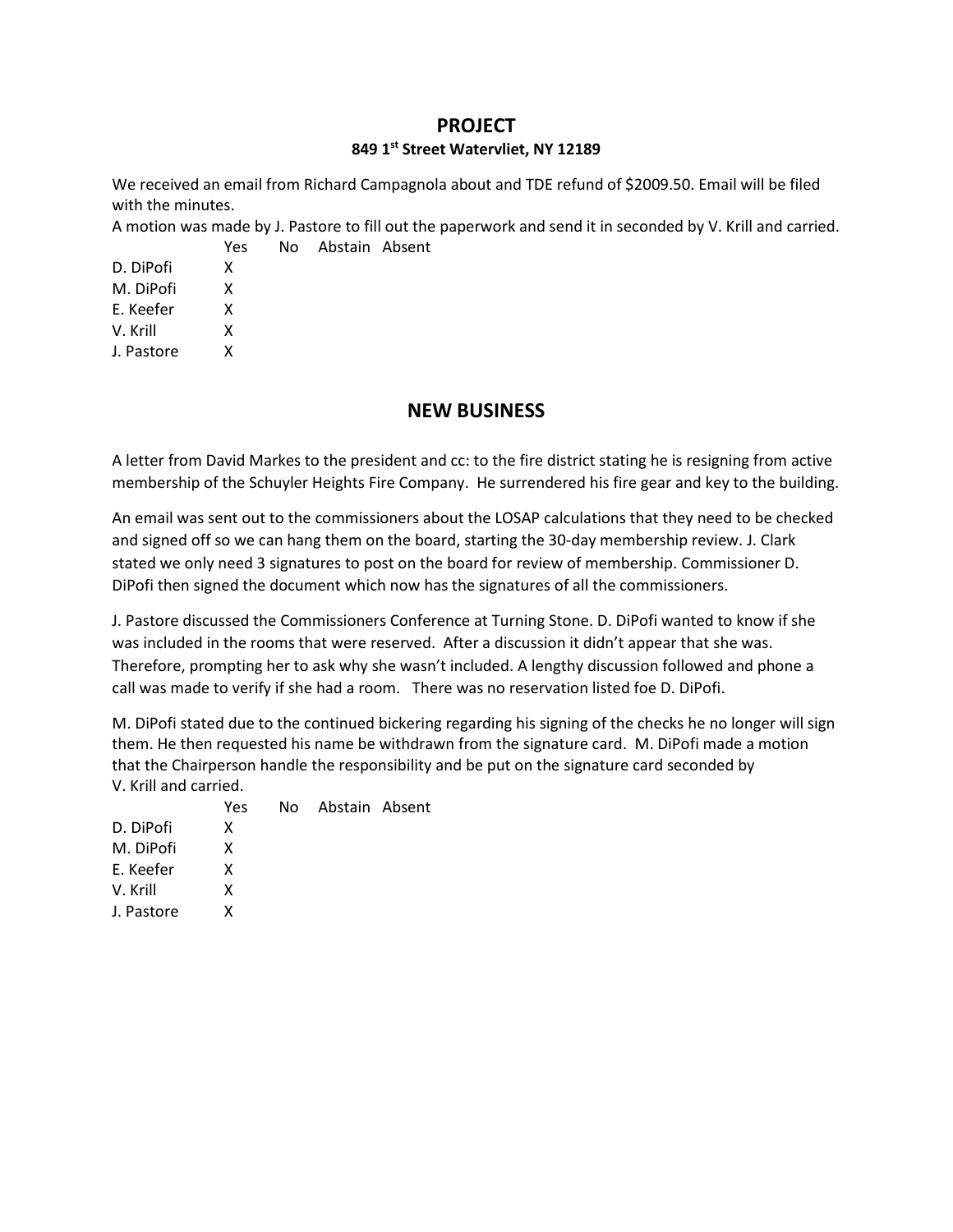# **CHIEF'S REPORT**

#### **See report on file:**

Chief Fandl discuss the New York State Constable course that is tentatively scheduled for April 9,10,18 and 23rd

The rescue committee is an ongoing process.

Chief Fandl spoke about the 2 data lines in the need for them and where they needed to go. Motion by M. DiPofi to have them installed by Watts and Water seconded by D. DiPofi carried.

|            | Yes | No. | Abstain Absent |  |
|------------|-----|-----|----------------|--|
| D. DiPofi  | x   |     |                |  |
| M. DiPofi  | x   |     |                |  |
| E. Keefer  | x   |     |                |  |
| V. Krill   | x   |     |                |  |
| J. Pastore | x   |     |                |  |

Chief Fandl spoke about the Fire Expo 2018 and do a day trip and have at least 3 members attend, cents the pricing depends on a member or a nonmember until I know who is going and if they are a member or not I would like to price it at the nonmember of \$285. A motion was made by M. DiPofi to allow 3 members to go Thursday or Friday whichever day they can get in and not to exceed \$855 seconded by V. Krill and carried.

|            | Yes |   | No Abstain Absent |  |
|------------|-----|---|-------------------|--|
| D. DiPofi  |     | x |                   |  |
| M. DiPofi  | x   |   |                   |  |
| E. Keefer  | x   |   |                   |  |
| V. Krill   | x   |   |                   |  |
| J. Pastore | x   |   |                   |  |

Chief Fandl talked about physicals on using our current provider versus switching, he spoke about Access Health and how everyone is not please with their service. Shaker Road Fire Department had an informational meeting about a new company called Infinity. J. Pastore had a discussion with the board and the feeling was to have them send a price list and have the chief arrange a dog and pony show for us at Schuyler Heights.

The power outlet across the street used for the squad needs to be repaired. Can we ask Watts and Water to repair it when they are here to install the data line? The board agreed.

A motion was made by M. DiPofi to have repair done as stated seconded by V. Krill carried.

|            | ، ب ۲ |
|------------|-------|
| D. DiPofi  | x     |
| M. DiPofi  | x     |
| E. Keefer  | x     |
| V. Krill   | x     |
| J. Pastore | x     |
|            |       |

Yes No Abstain Absent

The sump pump has been repaired also this is for information only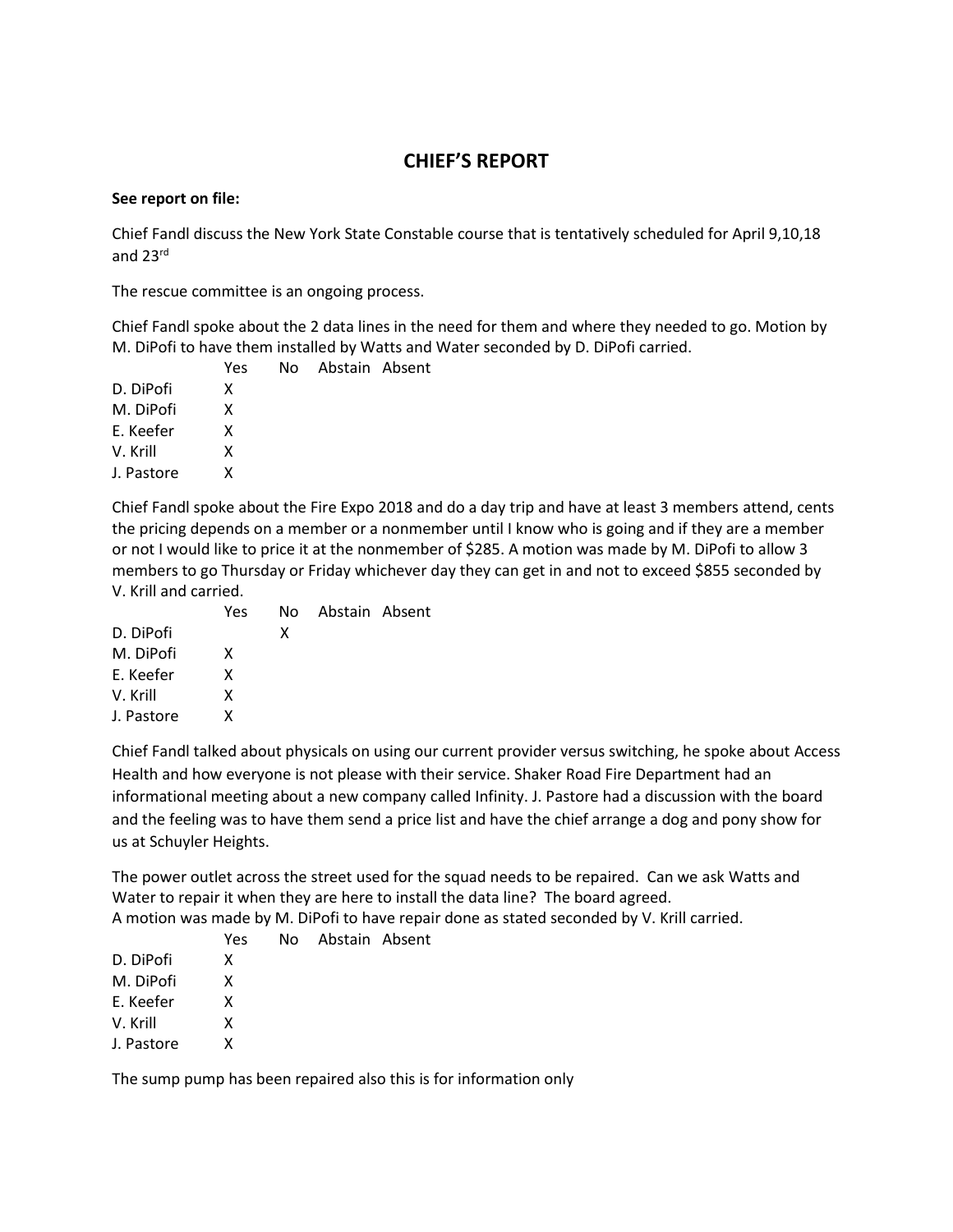D. DiPofi started a sidebar with Chief Fandl wanting to know if anything is being done with the Junior Firefighter's. The Chief stated he is following the company SOP's and is handling it, as that is part of his job and nothing to do with the board.

## **REPORTS**

### **V. Krill:**

Invited Cedar Tree representative Kevin Rundell to speak at tonight's meeting.

### **M. DiPofi:**

I am in need of the use of one of our large coffee pots and the board did approve that noble needed

### **D. DiPofi:**

D. DiPofi made a motion to have the single check showing the combined total for the banquet and snowplowing be rewritten on two checks as it would provide transparency for the company treasurer. Seconded by E. Keefer and carried.

|            | Yes |   | No Abstain Absent |  |
|------------|-----|---|-------------------|--|
| D. DiPofi  | x   |   |                   |  |
| M. DiPofi  |     |   | x                 |  |
| E. Keefer  | x   |   |                   |  |
| V. Krill   |     | x |                   |  |
| J. Pastore | x   |   |                   |  |

I have a hall rental for M. DiPofi on 4/8/2018 for a baby shower. A motion by M. DiPofi and seconded by J. Pastore for that date and carried.

|            | <b>Yes</b> | No. | Abstain Absent |  |
|------------|------------|-----|----------------|--|
| D. DiPofi  | x          |     |                |  |
| M. DiPofi  | x          |     |                |  |
| E. Keefer  | x          |     |                |  |
| V. Krill   | x          |     |                |  |
| J. Pastore | x          |     |                |  |

D. DiPofi asked when will we get the treasure report, stating it has been 2 months and still no report. A discussion followed with D. DiPofi stated we need a report for the next meeting. I also think if the treasure is not coming she should let us know so we can change the meeting so she is here. The chair stated that that the board had been notified in advance of the treasurer's absence.

D. DiPofi stated she submitted changes to last month's report and the changes are not in the final report. D. DiPofi went on to say "I am trying to talk about it and the Chair will not let me talk". On Turning Stone reservations have been made for only four people. A lengthy discussion followed when

D. DiPofi wanted put in the minutes that she felt the chair was being hostile towards her. Joe was trying to tell her that he told Cindy to include her, M. DiPofi mentioned he heard that statement. The chair then stated that he had previously showed D. DiPofi the form that needed to be filled out. The chair then reminded D. DiPofi that she had told him at the time that her work schedule was being changed. That she would let him know if she would be able to attend once her scheduled was final.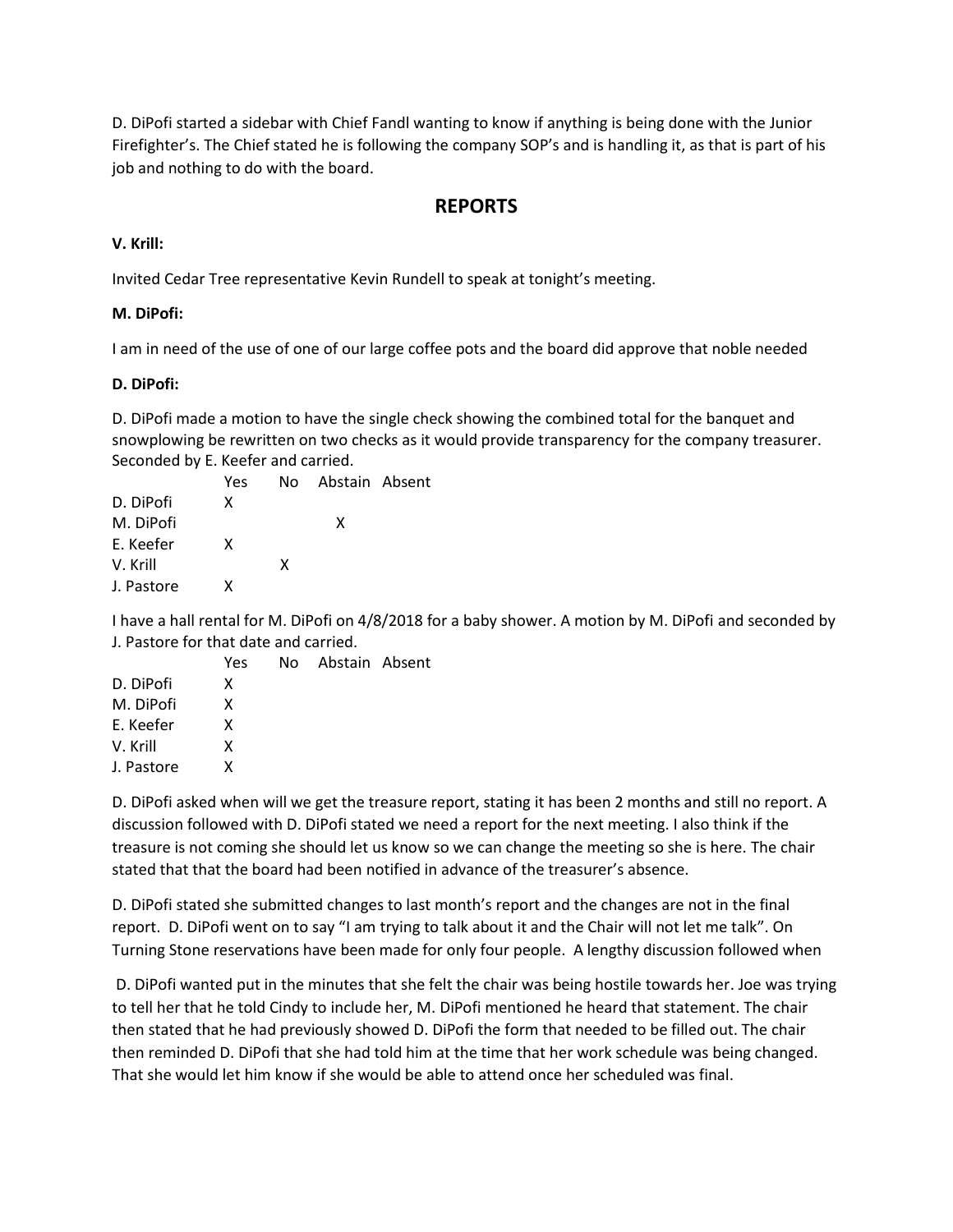#### **E. Keefer:**

**Note:** Chairman Pastore stated he has experience working with security cameras, has been trouble shooting the problem and believes the issue is a faulty power supply. The cost to replace the cabinet with the power supply and circuit boards is \$163. He then asked if the board would like him to continue. It was at that point the following motion was made:

Our security cameras are not working I called Diamond Data to see about a repair and they will charge you \$145 for a service call to diagnose the problem. A motion was made by E. Keefer to have Diamond Data come in for service call to diagnose or problem seconded by M. DiPofi and carried.

| Yes |  |                   |
|-----|--|-------------------|
|     |  | x                 |
| x   |  |                   |
| x   |  |                   |
| x   |  |                   |
| x   |  |                   |
|     |  | No Abstain Absent |

I have the quote requested by the board from Albany IT to replace the 3 computers in the chief's office and the total was \$3980.34. A motion was made by M. DiPofi to purchase the computers seconded by V. Krill and carried.

|            | Yes | No Abstain Absent |  |
|------------|-----|-------------------|--|
| D. DiPofi  | x   |                   |  |
| M. DiPofi  | x   |                   |  |
| E. Keefer  | x   |                   |  |
| V. Krill   | x   |                   |  |
| J. Pastore | x   |                   |  |
|            |     |                   |  |

The commissioner's printer has a black line that goes through anything you print or copy, I called support and our warranty is up and we no longer have support. A one-year warranty extension for the printer is \$466. A replacement printer is \$775.99 with a new 3-year warranty. A motion was made by M. DiPofi to purchase a new printer for \$775.99 with a new 3-year warranty seconded by V. Krill and carried

|            | <b>Yes</b> | No. | Abstain Absent |  |
|------------|------------|-----|----------------|--|
| D. DiPofi  |            | x   |                |  |
| M. DiPofi  | x          |     |                |  |
| E. Keefer  | x          |     |                |  |
| V. Krill   | x          |     |                |  |
| J. Pastore | x          |     |                |  |
|            |            |     |                |  |

We are out of the New Member's T-Shirts, last order was 6-small, 6-Med., 12-large, 12-1X, 2-2X and 2-4X the board agreed on restocking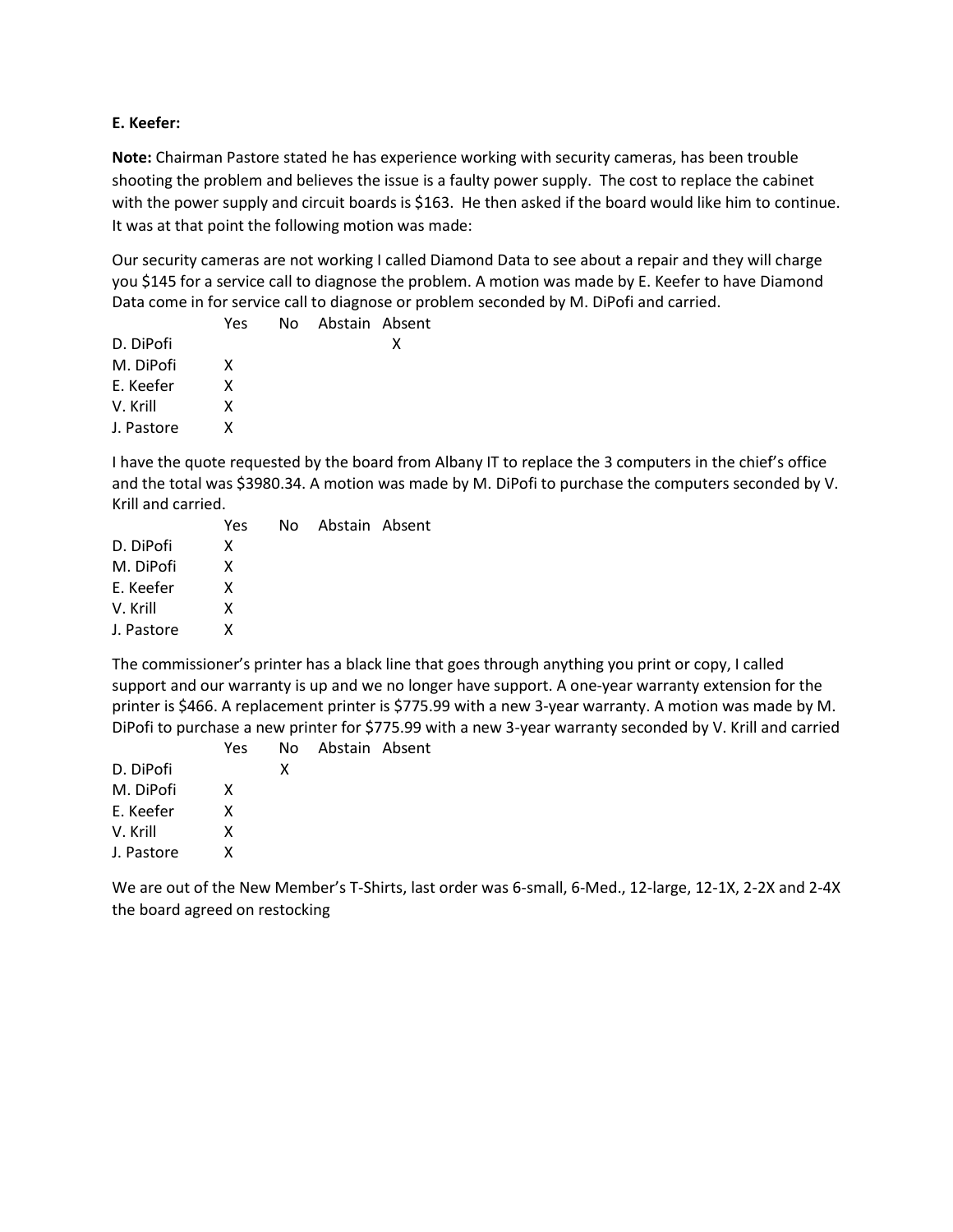#### **J. Pastore:**

I would like it noted in the minutes D. DiPofi left the meeting before it was adjourned a motion by J. Pastore to go in the minutes seconded by V. Krill and carried.

| Yes |  |                   |
|-----|--|-------------------|
|     |  | x                 |
| x   |  |                   |
| x   |  |                   |
| x   |  |                   |
| x   |  |                   |
|     |  | No Abstain Absent |

#### **J. Clark:**

If nothing has been done with the Encon paperwork I am willing to do it, the board wanted Jack to take care of it.

The 2016 audit has not been completed and we need to authorize BST to initiate and complete the 2017 order. We also need to prepare a Request for Bids (RFP) for audit services for the years 2018 2019 and 2020.

Motion M. DiPofi, Second V. Krill; that the board authorize BST to re-engage and complete the audit for the year 2016 as written. carried.

|            | Yes | No Abstain Absent |  |
|------------|-----|-------------------|--|
| D. DiPofi  |     | x                 |  |
| M. DiPofi  | x   |                   |  |
| E. Keefer  | x   |                   |  |
| V. Krill   | x   |                   |  |
| J. Pastore | x   |                   |  |

Motion M. DiPofi, Second D. DiPofi; The board further authorizes BST to initiate and complete the 2017 audit and further authorizes the Chair and the Treasurer to sign any directives or authorizations reasonably requested by BST and approved by the fire district counsel, to complete such audit for 2017. That BST is further authorized to file the audits once approved by the Board of Fire Commissioners with all entities provided for under Town Law § 181-b and carried.

Yes No Abstain Absent

| D. DiPofi  | x |
|------------|---|
| M. DiPofi  | x |
| F. Keefer  | x |
| V. Krill   | x |
| J. Pastore | x |
|            |   |